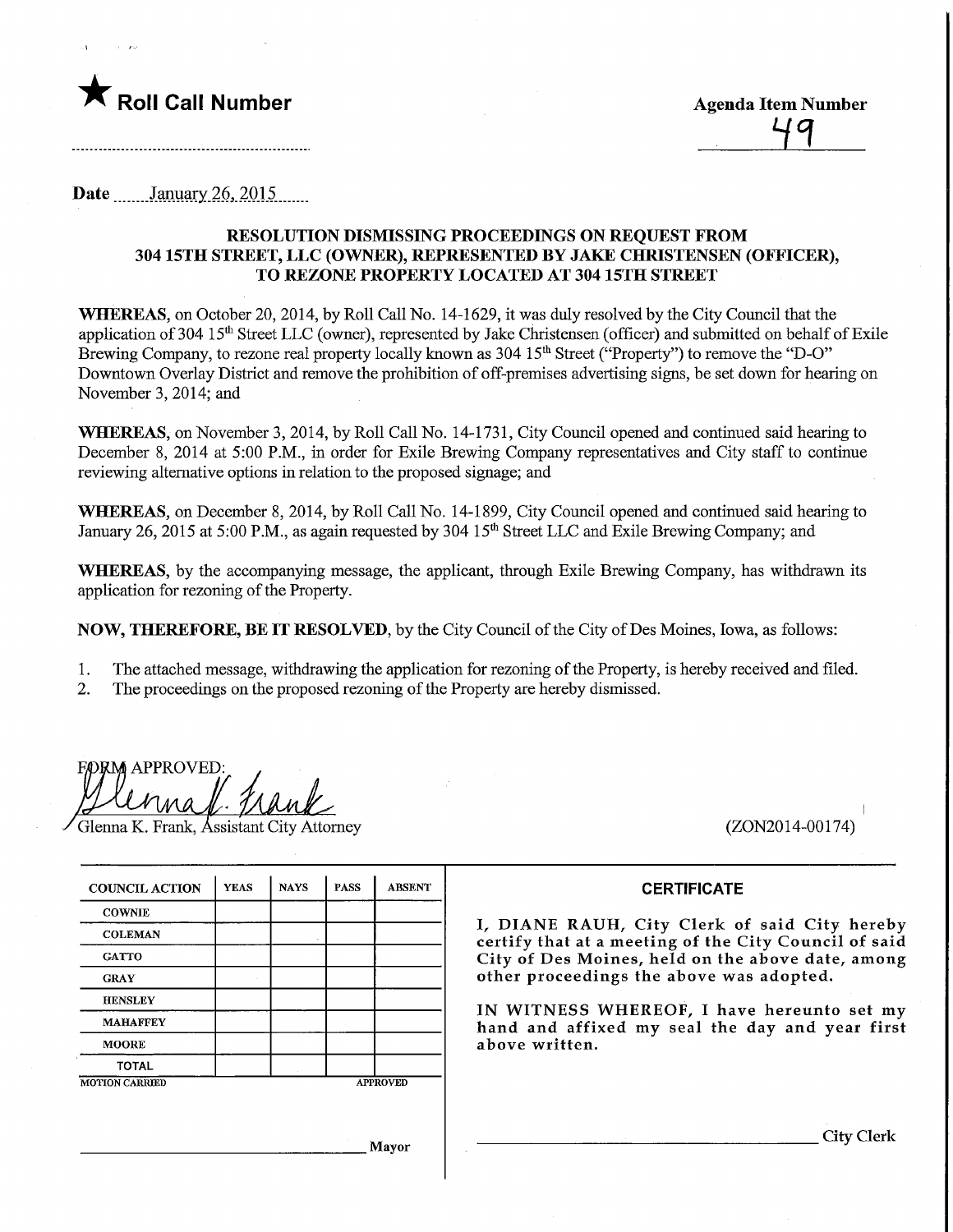## Rauh, Diane I.

**From:** Ludwig, Michael G. Sent: Friday, January 23, 2015 10:44 AM To: To: Rauh, Diane I.<br>
Subject: The Rauh, Diane I.<br>
Fwd: City Coul Fwd: City Council

**A** 

19

Updated communication for Item 49

Thanks

Mike

Sent from my iPhone

Begin forwarded message:

From: Jake Christensen <jake@christensendevelopment.com> Date: January 22, 2015 at 4:07:33 PM CST To: "Michael G. Ludwig" < MGLudwig@dmgov.org> Cc: "Glenna K. Frank" <GKFrank@dmgov.org> Subject: Re: City Council

Thank you Mike. I do not object.

Jake

From: "Michael G. Ludwig" <MGLudwig@dmgov.org> To: jake@christensendevelopment.com Cc: "Glenna K. Frank" <GKFrank@dmgov.org> Sent: Thursday, January 22, 2015 11 :54:28 AM Subject: FW: City Council

Jake,

Please see below and let me know if you, as owner of the property, object to the withdrawal of the rezoning request.

Thanks.

Mike

-----Original Message-----From: Ludwig, Michael G. Sent: Wednesday, January 21, 2015 11:47 AM To: 'latinking1@qwestoffice.net' Cc: Rauh, Diane I.; Frank, Glenna K.; Hulse, Larry D.; Delafield, Phil M. Subject: RE: City Council